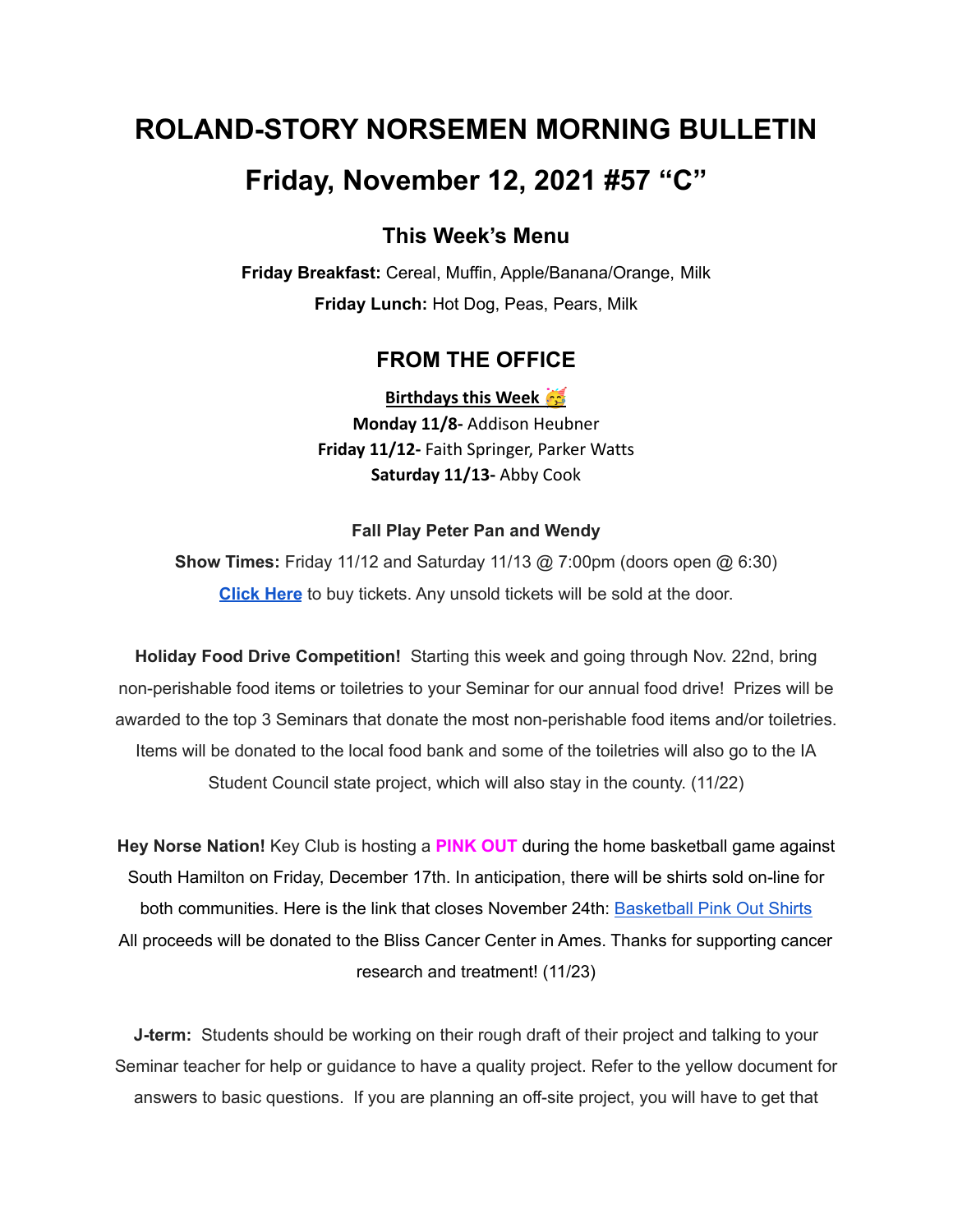cleared by your Seminar teacher 1st, then schedule a time to talk to Mr. Boliver. DO NOT WAIT UNTIL THE LAST MINUTE ON THIS PROCESS. The online proposal form will open on November 15th for all students during Seminar.

### **J-TERM Items**

**[Student](https://drive.google.com/file/d/1h6QugcDvlDevR3f9EywbUQrqVqyCPD5n/view?usp=sharing) J-Term Packet handed out Oct. 26**

**[Video](https://drive.google.com/file/d/1-IjAQRz891m66mXs_V_s9qC8_1HN0Jw_/view?usp=sharing)**



## **[COUNSELOR](https://docs.google.com/document/d/1vmwczNPbDzXe9vFaG5LJMQ7NYDv-i4oQJHybqA65TUc/edit?usp=sharing) FOLDER (9-12)-Click here**

## **College Visit**

| Friday, 11/19 during seminar time<br>(either Counselor's room or Auditorium depending on numbers)<br>Sign up here |                                               |
|-------------------------------------------------------------------------------------------------------------------|-----------------------------------------------|
|                                                                                                                   | *College Rep: Application help & College Info |
|                                                                                                                   | *ROTC (Air Force) Rep: Info                   |
| <b>Iowa State University</b>                                                                                      |                                               |

## **Scholarships**

[StudentScholarships.org](https://drive.google.com/file/d/1vNlRtrk0wQiX1jPIPjpUVHhi5zFlcRvw/view?usp=sharing) \*Search is On [Scholarship](https://studentscholarships.org/scholarship/19120/search_is_on_scholarship_scholarship.php)- \$2,000 due 11/30 \*Dell [Scholars](https://studentscholarships.org/scholarship/9745/dell_scholars_program_scholarship.php) Program- \$20,000 due 12/1 \*Jameela Jamil x I Weigh [Scholarship-](https://studentscholarships.org/scholarship/19302/jameela_jamil_x_i_weigh_scholarship_scholarship.php) \$5,000 due 12/2 \*Stephen J. Brady Stop Hunger [Scholarship-](https://studentscholarships.org/scholarship/8850/stephen_j_brady_stop_hunger_scholarships_scholarship.php) \$5,000 due 12/5 \*Science [Ambassador](https://studentscholarships.org/scholarship/14669/science_ambassador_scholarship_scholarship.php) Scholarship- \$40,000 due 12/13 \*Burger King [Scholars](https://studentscholarships.org/scholarship/10533/burger_king_scholars_program_scholarship.php) Program- \$50,000 due 12/15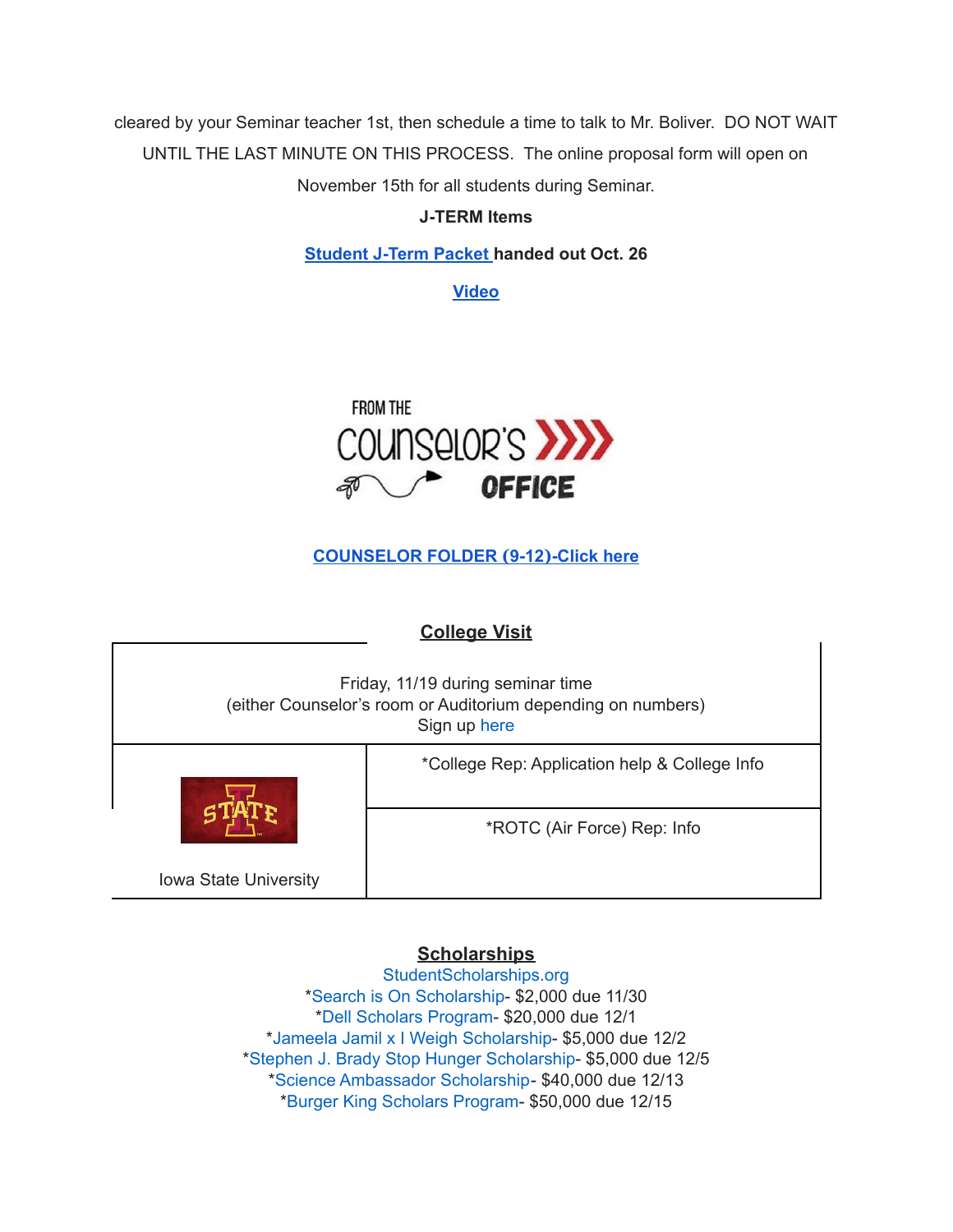\*Senior Planning Social Work and Eldercare [Scholarship](https://studentscholarships.org/scholarship/11393/senior_planning_social_scholarship.php)- \$900 due 12/15 \*Path to Pro [Scholarship](https://studentscholarships.org/scholarship/19069/path_to_pro_scholarship_program_scholarship.php) Program- \$2,000 due 12/31 \*CX [Scholarship-](https://studentscholarships.org/scholarship/19320/cx_scholarship_scholarship.php) \$10,000 due 12/31 \*Design Thinking [Scholarship](https://studentscholarships.org/scholarship/11010/design_thinking_scholarship_scholarship.php)- \$500 due 12/31 \*Certified Nursing Assistant [Scholarship-](https://studentscholarships.org/scholarship/19122/certified_nursing_assistant_scholarship_scholarship.php) \$1,000 due 12/31 \*Thiel High School [Fellowship](https://studentscholarships.org/scholarship/14065/thiel_fellowship_scholarship.php)- \$100,000 due 12/31 \*Power of Resilience [Scholarship-](https://studentscholarships.org/scholarship/14792/power_of_resilience_scholarship_scholarship.php) \$1,000 due 12/31 \*CC Bank's Young Scholars [Scholarship-](https://studentscholarships.org/scholarship/13729/cc_bank_s_young_scholars_scholarship_scholarship.php) \$2,000 due 12/31 \*Honor a Hero [Scholarship](https://studentscholarships.org/scholarship/19015/honor_a_hero_scholarship_scholarship.php)- \$1,000 due 12/31

DAR [Scholarships-](https://dar.academicworks.com/) due 1/31 \*Alice W. Rooke- \$5,000 \*America 250! Scholarship- \$5,000 \*American Indians- \$4,000 \*Arthur Lockwood Beneventi Law- \$2,000 \*Caroline E. Holt Nursing- \$2,500 \*DAR Centennial- \$2,500 \*Dr. Aura-Lee A. Na James Hobbs Pittenger American History- \$2,000 \*Dr. Francis Anthony Beneventi Medical- \$5,000 \*Edward G. and Helen A. Borgens Elementary Teacher Education- \$1,500 \*Edward G. and Helen A. Borgens Secondary Teacher Education- \$1,500 \*Frances Crawford Marvin American Indian- \$Varies \*Irene and Daisy MacGregor Memorial- \$5,000 \*Leslie Andree Hanna Medical- \$5,000 \*Lillian and Arthur Dunn- \$2,500 \*Madeline Pickett (Halbert) Cogswell Nursing- \$2,500 \*Margaret Howard Hamilton- \$1,000 \*Mary Elizabeth Lockwood Beneventi MBA- \$2,000 \*Nellie Love Butcher Music- \$5,000 \*Occupational/Physical Therapy- \$2,000 \*Richard and Elizabeth Dean- \$5,000 \*The Leo W. and Alberta V. Thomas Utz English- \$4,000 \*The Leo W. and Alberta V. Thomas Utz Mathematics- \$4,000 \*The Lucinda Beneventi Findley History- \$2,000 \*The Robert Hunder Swadley Horticulture- \$Varies \*William Robert Findley Graduate Chemistry-\$2,000

Simpson College [Promise-](https://simpson.edu/admission-aid/tuition-aid/simpson-promise) \$Full tuition, responsible for the costs of room, board, and fees. -be an Iowa resident and a 2022 graduate of an Iowa high school, -submit the Free Application for Federal Student Aid (FAFSA) no later than July 1, 2022, and be eligible for federal aid, -reside on campus, -have a 2020 family adjusted gross income at or below \$60,000, -be a full-time, accepted, incoming first-year student for fall 2022.

**Iowa Financial Know-How Challenge: Senior [Scholarship](https://www.iowastudentloan.org/scholarships/high-school-senior-scholarship.aspx?ref=gcpromo&cid=gcpromo&utm_source=iahs&utm_medium=referral&utm_campaign=iasrsch&utm_content=enter) by Iowa Student Loan**- \$2,000

due 3/11